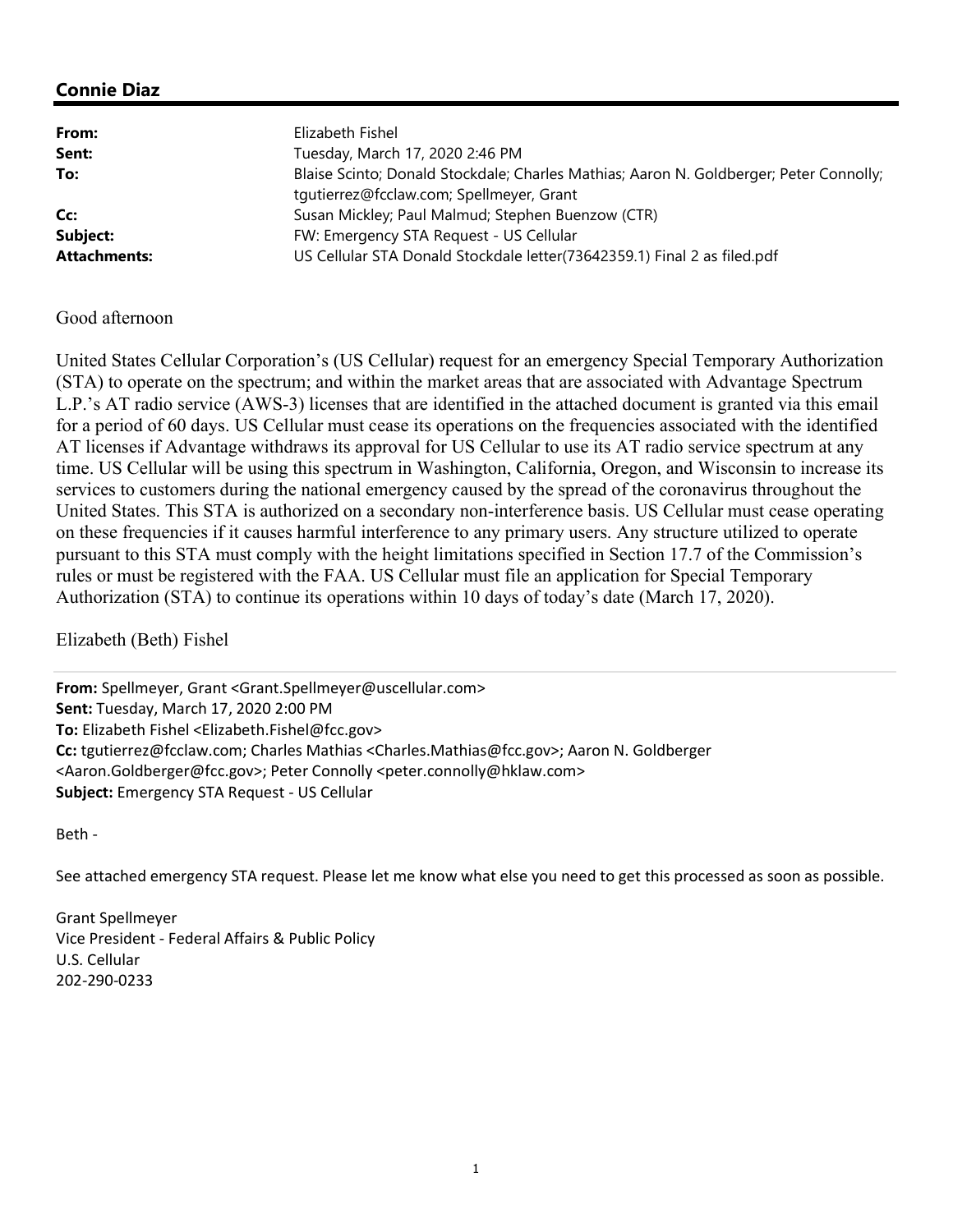

March 17, 2020

Mr. Donald Stockdale Chief, Wireless Telecommunications Bureau Federal Communications Commission 445 12th Street, SW Washington, DC, 20554

Re: Emergency Request for Special Temporary Authority

Dear Mr. Stockdale:

United States Cellular Corporation ("U.S. Cellular"), pursuant to Section 1.931 of the FCC's Rules, hereby requests emergency Special Temporary Authority ("STA") to use certain spectrum in the AWS-3 Band (G, H, and I Blocks) for a period of sixty (60) days from Commission action to assist in wireless industry efforts to keep Americans connected during the coronavirus pandemic. This STA is limited to certain markets in the states of Washington, California, Oregon and Wisconsin in which U.S. Cellular is concerned that its existing spectrum may be insufficient to handle increasing demand for internet access and in which they can deploy the requested spectrum quickly.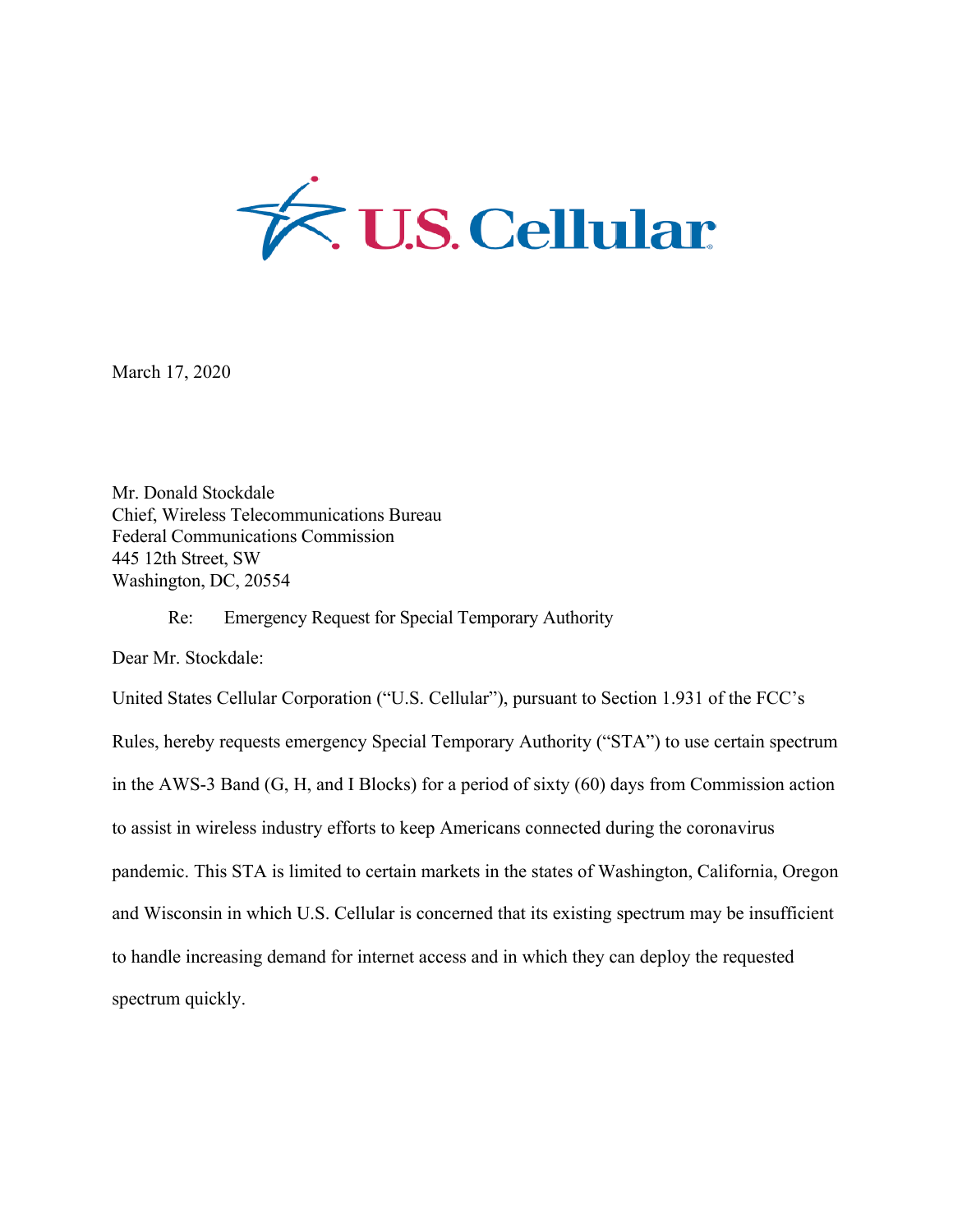Mr. Donald Stockdale March 17, 2020 Page 2

## **The Requested STA Will Serve The Public Interest**

It is undisputed that the nation is in the midst of an unprecedented national emergency, which involves "social distancing," i.e., deliberate separation of citizens from each other, as a means of combating spread of the virus. At such a time, wireless communication obviously becomes more important than ever, as Americans will have to conduct many work and education-related activities remotely, including "telework" and "distance learning."

U.S. Cellular is concerned that potential increases in data consumption caused by more and more customers working at home during this crisis in certain of its markets in the northwest cannot be accommodated without access to additional spectrum. Accordingly, U.S. Cellular requests authority, for a period of sixty days from Commission action on this request, to use the spectrum authorizations listed in Exhibit A, which are currently licensed to Advantage Spectrum, L.P. ("Advantage"). This requested has been narrowly tailored to be limited to markets in which the requested spectrum can be expeditiously deployed. Advantage has consented to U.S. Cellular's use of the spectrum at no cost and has agreed to support U.S. Cellular's temporary use of the spectrum to help ameliorate the growing need for internet access during this national emergency as customers pay heed to the warnings by the CDC and other health organizations to practice "social distancing".

### **Requested Rule Waiver**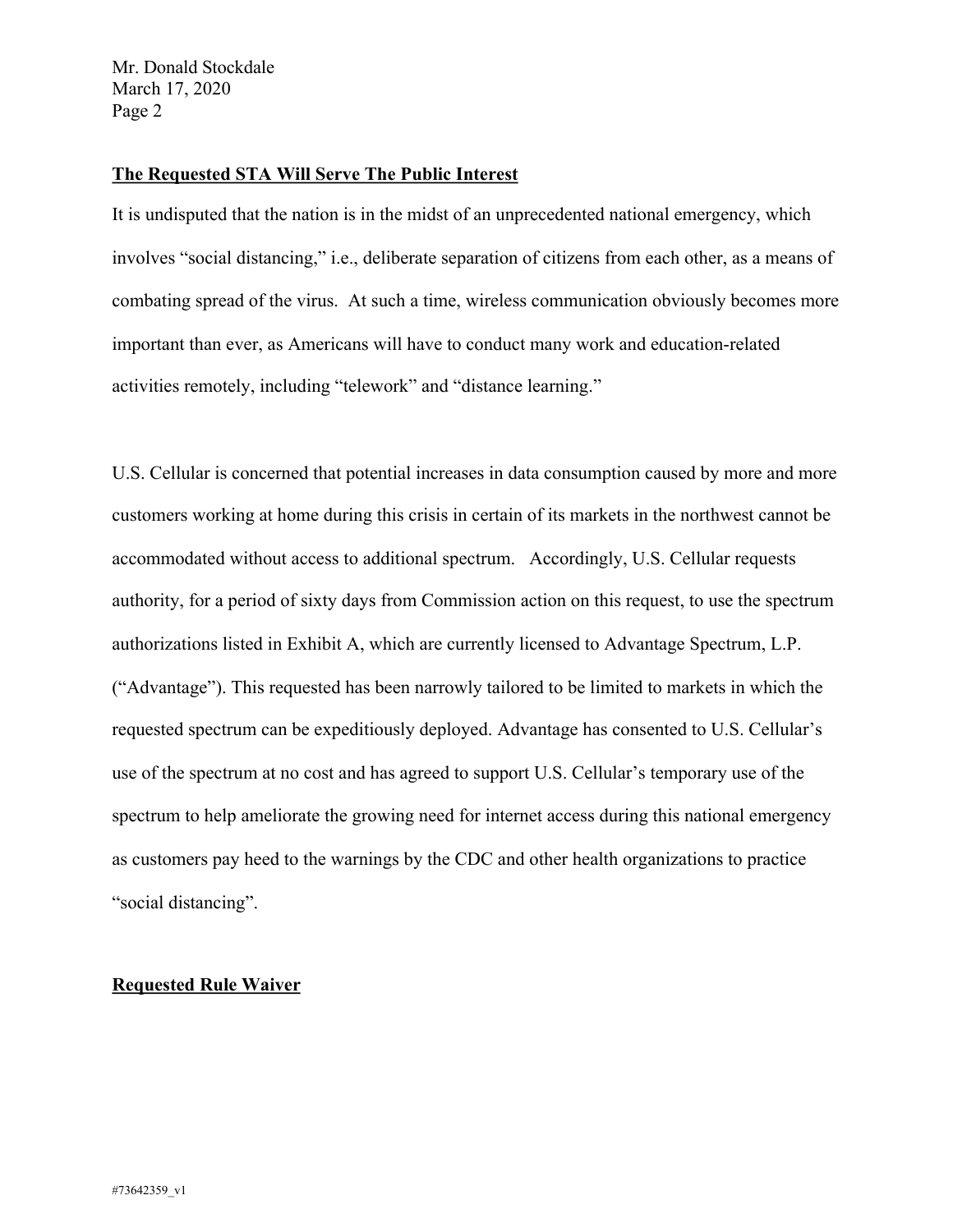Mr. Donald Stockdale March 17, 2020 Page 3

U.S. Cellular recognizes that the FCC's Rules generally require that STA requests be submitted electronically on FCC Form 601. Accordingly, it requires a waiver of that rule. The Universal Licensing System is not configured to process STA requests involving spectrum licensed to other entities and approval would be delayed. U.S. Cellular will, however, submit a "paper" STA filing with all appropriate fees within the next ten days confirming this request.

We look forward to your prompt response. If you have questions concerning this request, please contact the undersigned.

Respectfully submitted,

Mars

Grant B. Spellmeyer Vice President Federal Affairs and Public Policy